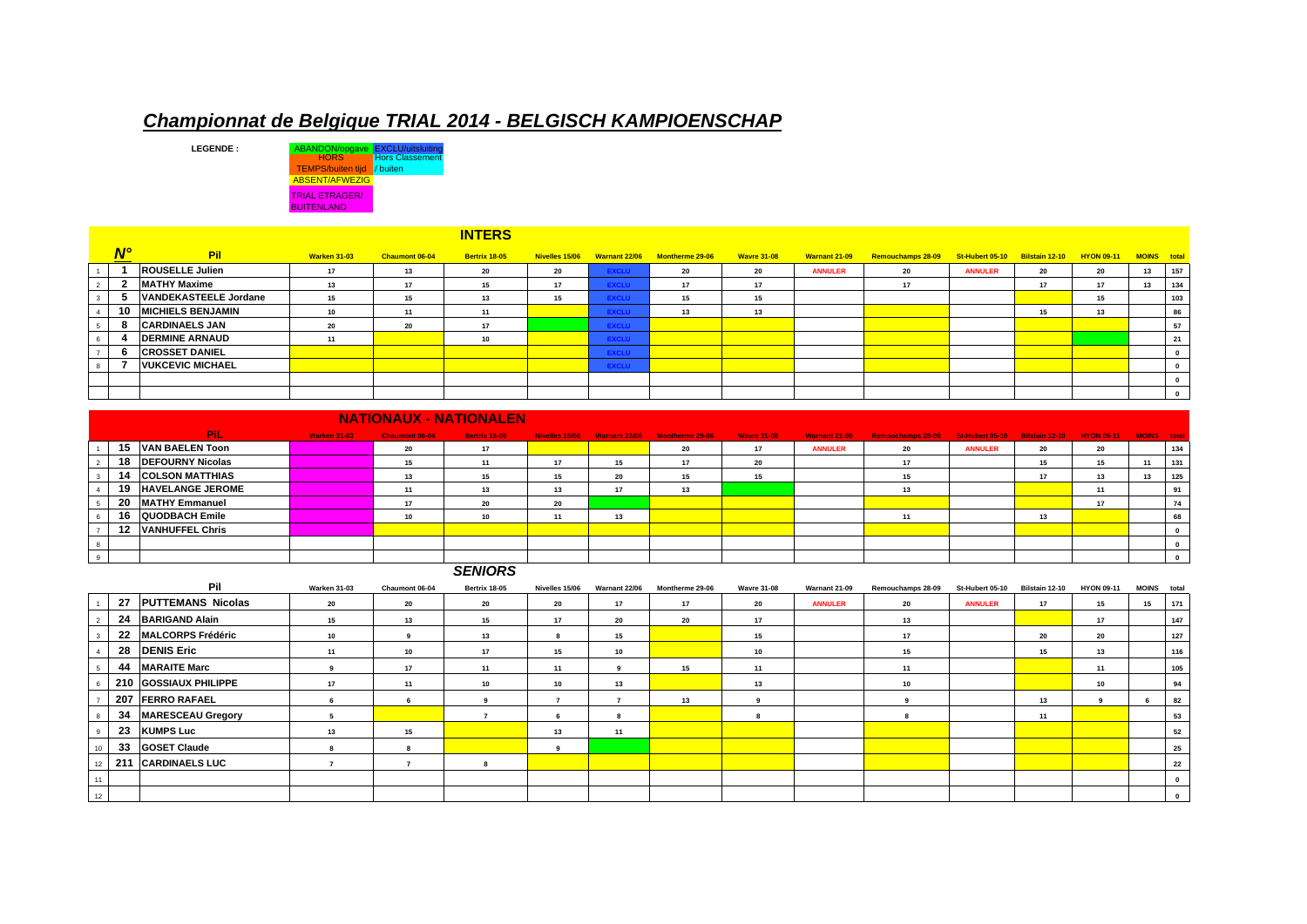| 12                       |     |                              |                         |                         |                      |                |                         |                         |                         |                |                   |                 |                         |                   |              | $\mathbf{0}$  |
|--------------------------|-----|------------------------------|-------------------------|-------------------------|----------------------|----------------|-------------------------|-------------------------|-------------------------|----------------|-------------------|-----------------|-------------------------|-------------------|--------------|---------------|
|                          |     |                              |                         |                         | Juniors              |                |                         |                         |                         |                |                   |                 |                         |                   |              |               |
|                          |     | Pil                          | <b>Warken 31-03</b>     | Chaumont 06-04          | Bertrix 18-05        | Nivelles 15/06 | Warnant 22/06           | Montherme 29-06         | <b>Wavre 31-08</b>      | Warnant 21-09  | Remouchamps 28-09 | St-Hubert 05-10 | Bilstain 12-10          | <b>HYON 09-11</b> | <b>MOINS</b> | total         |
|                          |     | 32 PLETINCKX Dieter          |                         | 11                      | 15                   | 20             | 17                      | 17                      | 20                      | <b>ANNULER</b> | 20                | <b>ANNULER</b>  | 17                      | 20                |              | 157           |
| $\overline{2}$           | 45  | <b>GASON FLORIAN</b>         | 20                      | 10                      | 20                   | 15             | 20                      | 20                      | 11                      |                | 17                |                 | 20                      | 11                | 10           | 154           |
| $\overline{\mathbf{3}}$  | 42  | <b>HENNEQUIN BENOIT</b>      | ${\bf 10}$              |                         | $17$                 | 17             | 11                      | 13                      | 9                       |                | 13                |                 | 11                      | 17                |              | 118           |
| $\overline{4}$           | 41  | <b>LAMBILLOTTE FREDERIC</b>  | $\mathbf{g}$            | 15                      | 13                   | 11             | 13                      | 10                      | 15                      |                | 15                |                 |                         | 15                |              | 116           |
| $\overline{5}$           | 39  | <b>MATTHEEUWS EMILE</b>      | 17                      | $_{9}$                  | 11                   |                | $\overline{7}$          | 11                      | 17                      |                |                   |                 | 15                      | 10                |              | 97            |
| $6\overline{6}$          | 30  | <b>GAVAGE MAURIN</b>         | 15                      |                         | $\overline{9}$       |                | 6                       | 15                      | 13                      |                | 11                |                 | 13                      |                   |              | 82            |
| $\overline{7}$           | 40  | <b>COUVREUR Antonin</b>      |                         |                         | $6\phantom{.0}$      | 13             | 8                       | $\bf{8}$                | $10\,$                  |                | $\bf{8}$          |                 | $\overline{7}$          | 13                |              | 73            |
| $\overline{\phantom{a}}$ | 35  | <b>VERBURGH STIJN</b>        |                         |                         | $\overline{7}$       | 10             | 15                      | 9                       | $\bf{8}$                |                |                   |                 | 10                      | 8                 |              | 67            |
| $_{9}$                   | 26  | <b>BRAIVE JULIEN</b>         | 13                      | 17                      | 10                   | 9              | 10                      |                         |                         |                |                   |                 |                         |                   |              | 59            |
| 10                       | 31  | <b>DURNEZ JENS</b>           | 11                      | 5                       | $\overline{2}$       | 6              | ${\bf 5}$               | $\overline{\mathbf{4}}$ | 6                       |                |                   |                 | 8                       | $\overline{7}$    |              | ${\bf 54}$    |
| 12                       | 209 | <b>CROSSET AXEL</b>          | $\mathbf{3}$            | 6                       | $\mathbf{3}$         |                | $\overline{4}$          | ${\bf 5}$               | $\mathbf{3}$            |                | $\overline{9}$    |                 | 9                       | $\overline{9}$    |              | 51            |
| 13                       | 38  | <b>FROIDMONT PAUL HENRI</b>  | $5\overline{5}$         | $\overline{7}$          | $\overline{4}$       |                |                         | 6                       | $\overline{7}$          |                | 10                |                 | 5                       |                   |              | 44            |
| 14                       | 37  | <b>FOHAL ROMAIN</b>          | $\overline{7}$          | 8                       | $5\overline{5}$      | 8              | $\boldsymbol{9}$        | $\overline{7}$          |                         |                |                   |                 |                         |                   |              | 44            |
| 15                       | 59  | <b>PILET JULIEN</b>          | $6\overline{6}$         | 20                      | 8                    |                |                         |                         | $\overline{4}$          |                |                   |                 |                         |                   |              | 38            |
| 16                       | 36  | <b>JANSSENS LAURENT</b>      | $\overline{\mathbf{4}}$ | $\overline{4}$          | $\pmb{0}$            | $\overline{7}$ | $\overline{\mathbf{3}}$ | $\overline{\mathbf{3}}$ |                         |                | $\,$ 6            |                 | $\overline{4}$          | $\bf 6$           |              | 37            |
| 17                       | 43  | <b>MATHY SIMON</b>           |                         | 13                      | $\mathbf 0$          |                |                         |                         |                         |                | $\overline{7}$    |                 | $6\phantom{1}$          | ${\bf 5}$         |              | 31            |
| $18\,$                   | 25  | <b>BARIGAND GREGORY</b>      | 8                       | $\overline{\mathbf{2}}$ | $\overline{1}$       |                |                         |                         | 5                       |                | 5                 |                 |                         |                   |              | $\mathbf{21}$ |
| 19                       | 213 | <b>SIMONET QUENTIN</b>       | $\mathbf{1}$            | $\overline{1}$          | $\mathbf{0}$         | 5              | $\overline{\mathbf{2}}$ |                         | $\mathbf{1}$            |                | $\overline{4}$    |                 | $\overline{\mathbf{3}}$ | $\overline{4}$    |              | $\mathbf{21}$ |
| $20\,$                   | 29  | <b>THIRAN Victor</b>         | $\overline{2}$          | $\overline{\mathbf{3}}$ | $\mathbf 0$          | $\overline{4}$ |                         |                         | $\overline{\mathbf{2}}$ |                |                   |                 |                         |                   |              | 11            |
| 21                       | 21  | <b>LEGA DAVID</b>            |                         |                         |                      |                |                         |                         |                         |                |                   |                 |                         |                   |              | $\mathbf 0$   |
| 22                       |     |                              |                         |                         |                      |                |                         |                         |                         |                |                   |                 |                         |                   |              | $\mathbf{o}$  |
|                          |     |                              |                         |                         | <b>GENTLEMEN</b>     |                |                         |                         |                         |                |                   |                 |                         |                   |              |               |
|                          |     |                              |                         |                         |                      |                |                         |                         |                         |                |                   |                 |                         |                   |              |               |
|                          |     |                              |                         |                         |                      |                |                         |                         |                         |                |                   |                 |                         |                   |              |               |
|                          |     | <b>Pil</b>                   | <b>Warken 31-03</b>     | Chaumont 06-04          | <b>Bertrix 18-05</b> | Nivelles 15/06 | Warnant 22/06           | Montherme 29-06         | <b>Wavre 31-08</b>      | Warnant 21-09  | Remouchamps 28-09 | St-Hubert 05-10 | Bilstain 12-10          | <b>HYON 09-11</b> | <b>MOINS</b> | total         |
|                          | 66  | <b>COLLARD RENE</b>          | 20                      | 17                      | 15                   | 17             | ${\bf 20}$              | 20                      | 15                      | <b>ANNULER</b> | 20                | <b>ANNULER</b>  | $17\,$                  |                   |              | 161           |
| $\overline{2}$           | 68  | <b>LOMBART STEPHANE</b>      |                         |                         | 17                   | 20             | 15                      | 17                      | 20                      |                | 17                |                 | 15                      | 13                |              | 134           |
| $\overline{\mathbf{3}}$  | 61  | <b>MATTHEEUWS MARIO</b>      | 17                      | 20                      | 13                   |                | 17                      |                         | 17                      |                |                   |                 | 20                      | 15                |              | 119           |
| $\overline{4}$           | 47  | <b>SCHAMP JEAN FRANCOIS</b>  | 13                      | 11                      | 10                   | 11             |                         | 13                      | 9                       |                | 15                |                 | 13                      | 11                |              | 106           |
| - 5                      | 63  | <b>BOSMAN PIERRE</b>         |                         | 13                      | 11                   | 13             | 10                      | 15                      | 13                      |                | 13                |                 |                         |                   |              | 88            |
| - 6                      | 53  | <b>DURNEZ ALAIN</b>          | 11                      | 15                      |                      | 15             | 11                      |                         | 11                      |                |                   |                 |                         | 17                |              | 80            |
| $\overline{7}$           | 64  | <b>LEBRUN CHRISTIAN</b>      |                         |                         |                      |                | 13                      |                         | 10                      |                |                   |                 |                         | 20                |              | 43            |
| $\overline{\mathbf{8}}$  | 70  | <b>BOSMAN JEAN-PIERRE</b>    | $\mathbf 9$             | 9                       | 8                    |                |                         |                         |                         |                | 11                |                 |                         |                   |              | 37            |
| $_{9}$                   | 50  | <b>CARLY BENOIT</b>          | 15                      | 10                      | 9                    |                |                         |                         |                         |                |                   |                 |                         |                   |              | 34            |
| 10                       | 52  | <b>MEIS PASCAL</b>           |                         |                         | 20                   |                |                         |                         |                         |                |                   |                 |                         |                   |              | 20            |
| 11                       | 74  | <b>SLEGERS GUY</b>           | 10                      | 8                       |                      |                |                         |                         |                         |                |                   |                 |                         |                   |              | $18\,$        |
| 12                       | 54  | <b>BUELINCKX HARRY</b>       |                         |                         |                      |                |                         |                         |                         |                |                   |                 |                         |                   |              | $\mathbf{0}$  |
| 13                       |     |                              |                         |                         |                      |                |                         |                         |                         |                |                   |                 |                         |                   |              |               |
|                          |     |                              |                         |                         | <b>RANDONNEURS</b>   |                |                         |                         |                         |                |                   |                 |                         |                   |              |               |
|                          |     | Pil                          | Warken 31-03            | Chaumont 06-04          | Bertrix 18-05        | Nivelles 15/06 | Warnant 22/06           | Montherme 29-06         | <b>Wavre 31-08</b>      | Warnant 21-09  | Remouchamps 28-09 | St-Hubert 05-10 | Bilstain 12-10          | <b>HYON 09-11</b> | MOINS total  |               |
|                          | 49  | <b>COLICCHIO MARIO</b>       | ${\bf 20}$              | 15                      | $17$                 | 20             | ${\bf 20}$              | ${\bf 20}$              | 20                      | <b>ANNULER</b> | $17\,$            | <b>ANNULER</b>  | $17\,$                  |                   |              | 166           |
| $\overline{2}$           | 55  | <b>VAN THUYNE NICOLAS</b>    | 15                      | 11                      | 11                   | 17             | 13                      | 17                      | 15                      |                | 20                |                 | 20                      | 20                | 11           | 148           |
| $\overline{\mathbf{3}}$  | 56  | <b>VAN THUYNE THOMAS</b>     | 13                      | 17                      | 13                   | 15             |                         | 13                      | 17                      |                | 13                |                 | 13                      | 17                |              |               |
| $\overline{4}$           | 57  | <b>FROIDMONT MARIE ALICE</b> |                         |                         | 15                   |                | 11                      |                         | 13                      |                | 15                |                 | 15                      |                   |              | 131<br>69     |
| - 5                      | 62  | <b>SAELENS MICHEL</b>        | $\mathbf 9$             | $_{9}$                  | 8                    |                | 10                      | 11                      | 11                      |                |                   |                 | 11                      | 15                |              | 84            |
| 6                        | 69  | <b>FUSILLIER ANTOINE</b>     | 17                      | 13                      | 9                    | 13             | 15                      |                         |                         |                |                   |                 |                         |                   |              | 67            |
|                          | 59  | JACOB JONATHAN               | 11                      | $10$                    | 10                   |                | 17                      | 15                      |                         |                |                   |                 |                         |                   |              | 63            |
| 8                        | 51  | <b>LOUIS GERALD</b>          |                         | 20                      | 20                   |                |                         |                         |                         |                |                   |                 |                         |                   |              | 40            |